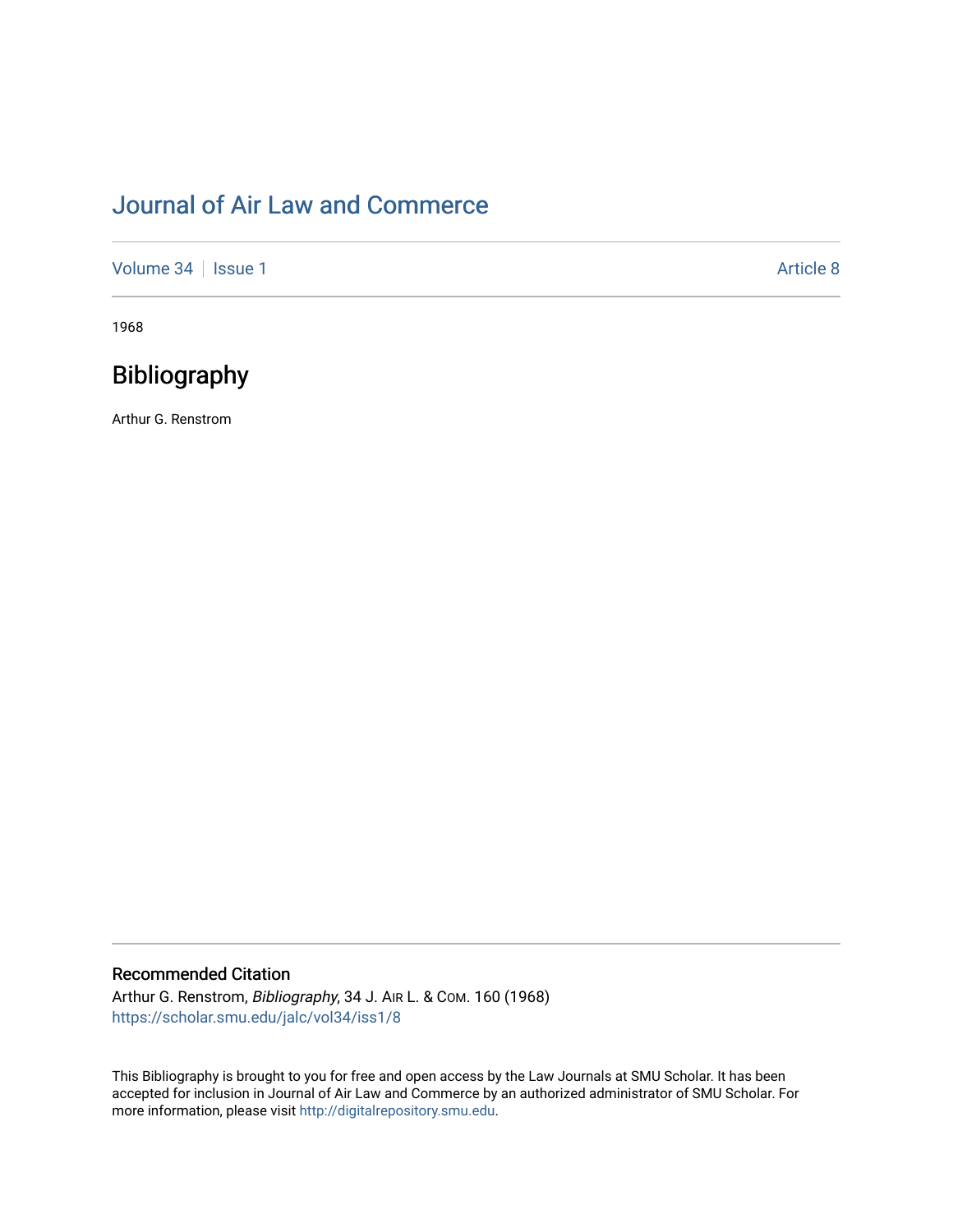### BIBLIOGRAPHY

### CURRENT LITERATURE **ON AVIATION**

### COMPILED BY ARTHUR **G.** RENSTROM *The Library of Congress*

#### Books and Pamphlets

Ailward, Maurice F. SAFETY IN THE AIR. London, Abelard-Schuman, **1967.** 395p. **35s**

Alvarez de Castro, G. C. **LA GENTE** DELL'ARIA. Rome, Universita di Roma, **1967. 160p.** Thesis

American Association of Airport Executives. **PROCEEDINGS** OF THE **1967** ANNUAL CONFERENCE, MAY 21-24, 1967, Louisville, Kentucky. [Wilmington, Del.] The Association, 1967. *105p.*

Burkhardt, Robert. THE FEDERAL **AVIATION ADMINISTRATION.** New York, Praeger, **1967. 249p. \$5.95**

- Caldwell, W. B., Jr. OPERATING ECONOMICS IN SHORT HAUL AIR TRANSPORT. New York, Society of Automotive Engineers, 1967. 4p. *(Its* Paper 670357) **\$1.00**
- Eyermann, Karl H. LUFTRANSPORT; SPIEGELBILD DER **LUFTMACHT.** Berlin, Militirverlag, **1967. 403p.** DM **18.50**
- Farris, Martin T. and Paul T. McElhiney, eds. MODERN TRANSPORTATION; SE-LECTED READINGS. Boston, Houghton Mifflin Company, **1967. 416p.** \$4.95
- Institute of Transportation and Traffic Engineering. TRANSPORTATION TRENDS AND FORECASTS-SELECTED REFERENCES. Richmond, Calif., University of California, 1967. **21p.** *(Its* Library References No. 33)

Institution of Civil Engineers. AIRPORTS FOR THE **FUTURE;** PROCEEDINGS OF THE CONFERENCE SPONSORED BY THE INSTITUTION OF CIVIL ENGINEERS [and others] *London, 11-12 April 1967.* London, The Institution, 1967. **129p.** *5*

International Civil Aviation Organization. ANNUAL REPORT OF THE COUNCIL TO THE ASSEMBLY. APRIL 1967. Montreal, The Organization, **1967. 154p.** \$2.50 *(Its* Doc 8660, A16-P/2)

International Civil Aviation Organization. CONFERENCE **ON** CHARGES **FOR** AIR-PORTS **AND** ROUTE NAVIGATION FACILITIES, MONTREAL, 30 MARCH-18 APRIL **1967.** Montreal, The Organization, 1967. 93p. \$1.75

International Civil Aviation Organization. DEVELOPMENT OF INTERNATIONAL AIR PASSENGER TRAVEL-AFRICA. Montreal, The Organization, **1967. 137p. \$2.50** *(Its* Circular 80-AT/13)

International Civil Aviation Organization. **MEMORANDUM** ON ICAO. Montreal, The Organization, **1967. 60p.**

JAHRBUCH DER **LUFT- UND** RAUMFAHRT, 1967. Herausgegeben von K. F. Reuss. **16.** Band. Mannheim, Sudwestdeutche Verlagsanstalt GmbH, 1967. **471p.** DM 24.80

Launay, André J. HISTORIC AIR DISASTERS. London, Allan, 1967. 171p. 42s

- McClement, Fred. IT DOES NOT MATTER WHERE YOU SIT. Toronto, McClelland and Stewart, 1966. **216p. \$2.50**
- Mankiewicz, René, ed. YEARBOOK OF AIR AND SPACE LAW, 1965. Montreal, Mc-Gill University Press, 1967. **705p.** \$25.00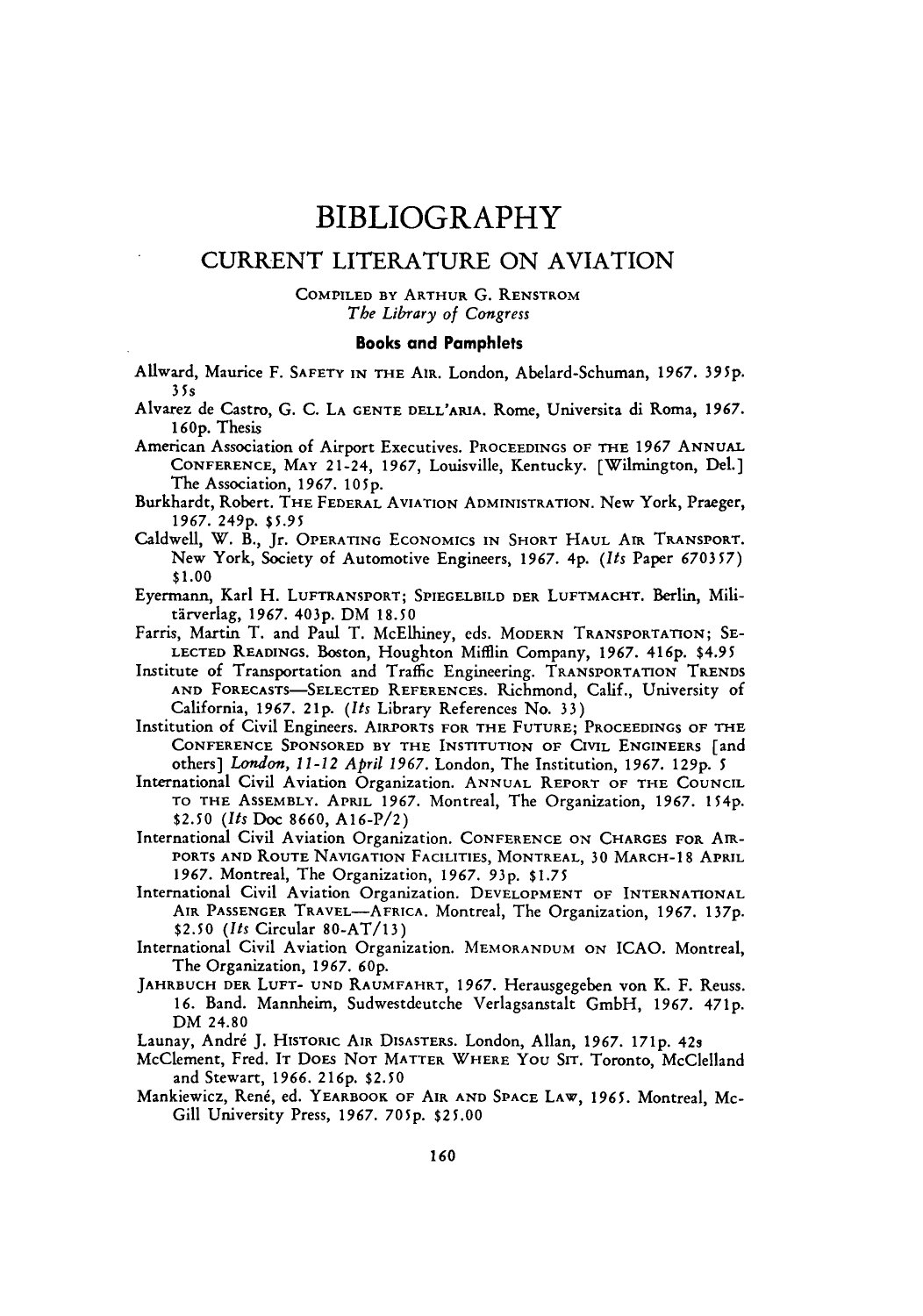- Meenan, **D. C. AIRPORT ECONOMICS-ITs APPLICATION TO THE** NEw **AIRPORTS** FOR THE '70's. New York, Society of Automotive Engineers, 1967. 28p. (It. Paper 670356) **\$1.00**
- Mercier, J. NEW **GENERATION OF** AIRCRAFT **AND FLUCTUATIONS** IN **TRAFFIC.** Paris, Institut du Transport Aerien, 1967. 28p. *(Its* Doc 575-E)
- Rose, Warren. **ENPLANED AIRLINE TRAFFIC IN TEXAS, 1958 TO** 1964, **WITH PRO-JECTIONS THROUGH 1969.** Austin, Tex., Bureau of Business Research, **Uni**versity of Texas, **1967.** 52p. \$2.00

Tapner, H. **AIR CARGO.** London, Cassell, **1967. 208p.** 25s

- **U. S.** Civil Aeronautics Board. **FORECAST OF SCHEDULED DOMESTIC AIR PASSENGER TRAFFIC,** 1968-1977, by Irving Saginor. Washington, The Board, **1967. 33p.**
- **U.** S. Civil Aeronautics Board. **LOCAL** SERVICES **AIR CARRIERS'** UNIT **COSTS,** YEAR **ENDED** MARCH 31, 1967. Washington, The Board, 1967. 93p.
- **U.** S. Federal Aviation Administration. THE AIRPORT-ITS **INFLUENCE ON THE** COMMUNITY ECONOMY. Washington, The Administration, 1967. 79p.
- Wykes, Alan. AIR **ATLANTIC; A HISTORY OF CIVIL MILITARY TRANSATLANTIC** FLYING. London, Hamish Hamilton, 1967. **210p.** 35s

#### Periodical Articles

*Air Cargo in the Wild Blue Yonder.* Investor's Reader, 20 Sept. **1967;** 49: **23-29.** *Air Crashes and Air Safety.* Int'l Soc'y Barristers Q., Oct. 1967; *2:* **9-65.**

- *The Air Freight Revolution-Revisited,* by Thomas J. Harris. Air Transport World, Sept. *1967;* 4: 27-29.
- *Air Transportation in Philadelphia,* by William T. Burnsand. Am. Soc'y of Civil Engineers, Aero-Space Transport Div. J., Sept. 1967; *93:* 1-7.
- *Air Transportation Problems of the Future,* by A. S. (Mike) Monroney. Airline Pilot, Oct. **1967; 36:** 10-14, 20-21.
- *Air Transportation's Role in Worldwide Logistics,* by Kenneth B. Hobson. Transportation Proceedings, Aug. **1967;** 1: 2-6.
- *Airline Investment Policy and Public Investment,* by Philip Schary and Robert M. Williams. Transportation J., Fall **1967;** 7: 41-49.
- *British Airline Survey,* Flight Int'l, 28 Sept. 1967; 92: 520-535.
- *Caring for Customers; a Look at the North Atlantic.* Aeroplane, 4 Oct. **1967;** 114: 4-6.
- *Civil Aviation in Germany.* ICAO Bull., Sept. **1967;** 22: 5-8.
- *Civil Aviation in Ghana,* by Kaku A. Kwaw. ICAO Bull., Oct. **1967;** 22: 7.
- *Civil Aviation in New Zealand,* by B. J. Takhar. ICAO Bull., Aug. *1967;* 22: 11- 14.
- *Development of Air Transport,* by Peter W. Brooks. J. of Transport Economics and Policy, May **1967;** 1: 164.
- *Documents on the Origins of International Air Law,* by Ernst M. Cohn. Fed. B. J., Summer **1967;** *27:* 314-324.
- *Exclusive Government Liability for Space Accidents,* **by** S. Houston Lay and Richard E. Poole. A.B.A.J., Sept. *1967; 53:* 831-836.
- *The Expanding Jet Age; Financial and Economic Implications,* by T. A. Wilson. Vital Speeches of the Day, 15 Nov. **1967;** 34: 88-92.
- *Facilitation of International Air Transport,* by R. J. Moulton. ICAO Bull., Sept. *1967;* 22: 3-4.
- *Federal Participation in the Supersonic Transport Program,* **by** George W. Hilton. Bus. Horizons, Summer 1967; 10: 21-26.
- *Forecasts for Philadelphia International Airport,* by Paul H. Stafford. Am. Soc'y of Civil Engineers, Aero-Space Transport Div. J., Sept. *1967; 93:* 9-20.
- *How World Law Develops; a Case Study. The New Outer Space Treaty.* Focus on World L., May/June *1967;* 9: 30-32.
- *IATA, the Bilaterals, and International Aviation Policy,* **by** Gary J. Edles. Fed. B. J., Summer 1967; 27: 291-313.

161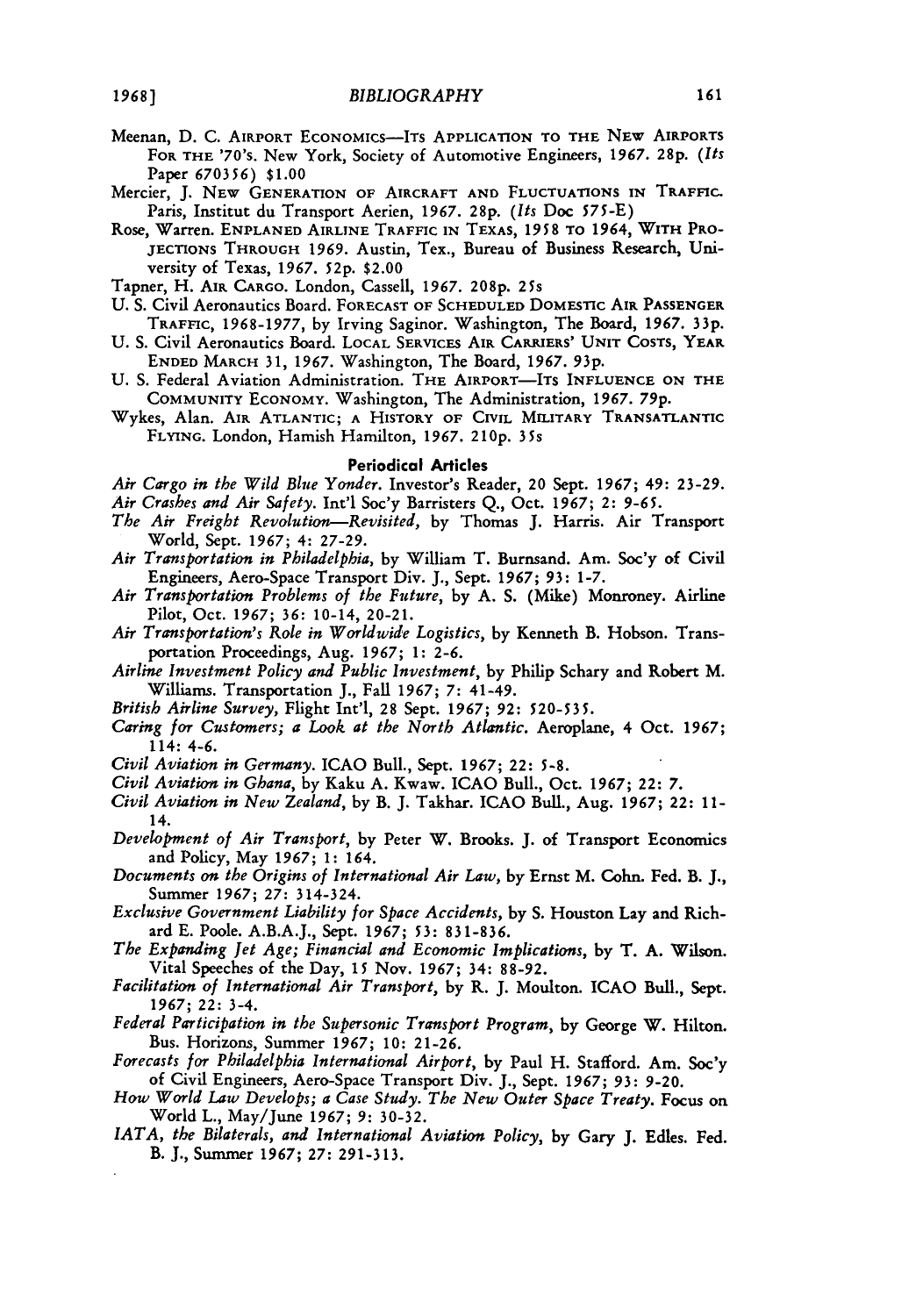*The International Civil Aviation Organization.* ICAO Bull., Sept. 1967; 22: 11-16.

*International Transportation and the Freight Forwarder.* Yale L. J., June 1967; *76:* 1360-1396.

*Intuition, Statistics, and Air Transport,* by C. M. Irwin.

*Transports, iconomie, rialisations, iquipement,* June **1967;** 12: 367-393. In English and French.

- *Iran Air Sketches Bright Future in Black Ink,* by Erik Bramley. Am. Aviation, Sept. *1967;* 31: 49-52.
- *A Look at the ITA* [Institut du Transport A~rien]. Aeroplane, 11 Oct. *1967;* 114: *16,* 18.

*Marketing at Braniff.* Airline Management and Marketing, Oct. *1967;* 1: 16-18. Interview with Harding Lawrence, President of Braniff International.

*National Emergency Disputes Legislation; Its Need and Its Prospects in the Transportation Industries,* by William J. Curtin. Georgetown L. J., Apr. 1967; **5** 5: 786-811.

*The New Age of Transportation Coordination,* by Harold F. Hammond. Traffic Q., Oct. 1967; 21: 501-519.

- *The New Economics of the Airline Industry,* by Arthur D. Lewis. Astronautics & Aeronautics, Nov. *1967; 5:* 40-43.
- *Overseas National Airline; Airline of the Month,* by Michael Lumb. Aeroplane, *25* Oct. **1967;** 114: 4-8.
- *Pan Am; a Study in Management,* by John Seekings. Aeroplane, 18 Oct. 1967; 114: 4-12.
- *Preparing for the Jumbos,* by John T. McCullough. Distribution Manager, Nov. *1967; 66:* 41-44.
- *The Race for the Freight Markets,* by Frank E. Conway. Air Transportation, July 1967; 51: 13-16.
- *Regulation of Hawaiian Air-Line Utilities,* by Alan C. Kay. Pub. Util. Fort., 28 Sept. 1967; 80: 78-81.
- *Role of the Rotary Wing in Future Short-Haul Transportation,* by William H. Statler. Lockheed Horizons, July 1967: 2-21.
- *Sea and Air Subsidies; a Comparative Study,* by Joseph L. Sarisky. Fordham L. Rev., Oct. **1967; 36:** 59-94.
- *Significant Impacts of Aviation on Society,* by Leslie A. Bryan. National Aeronautics, Sept. 1967; 46: 12-14.
- *SST and Society in the Northeast,* **by** Oskar Bakke. Astronautics & Aeronautics, Sept. 1967; *5:* 42-45.
- *A 10-Year Look at Airline Traflic on the North Atlantic,* **by** Eric Bramley. Am. Aviation, Nov. 1967; 31: 32-37.
- *Tiny Iceland Is One of World's Most Air-Minded Nations,* by Wayne W. Parrish. Am. Aviation, Nov. 1967; 31: 109-113.
- *Twenty-One Years of TAA [Trans-Australian Airlines],* **by** Stanley Brogden. Esso Air World, July/Aug. **1967;** 20: 2-6.
- *TWA-Marketing for the 1970s,* **by** Peter Clegg. Aeroplane, 20 Sept. **1967;** 114: 4-8.
- *What Trans-Siberia Means to Airlines,* by Clive Adams. Air Transport World, Oct. **1967;** 4: 29-30.
- *When a Lid on National Sovereignty?* by Stephen E. Doyle. Astronautics & Aeronautics, Oct. **1967;** *5:* 94-95.
- *Why Passenger Hour Should Be Fare Base,* by Richard Klabzuba. Air Transport World, Oct. 1967; 4: 33-34, 36.

#### **Foreign Articles**

*L'adeguamento dell'ordinamento interno alla convenzione di Chicago sull'aviazione*

*Megalopolis Transportation; a Special Report.* Space/Aeronautics, Sept. 1967; 48: *72-115.*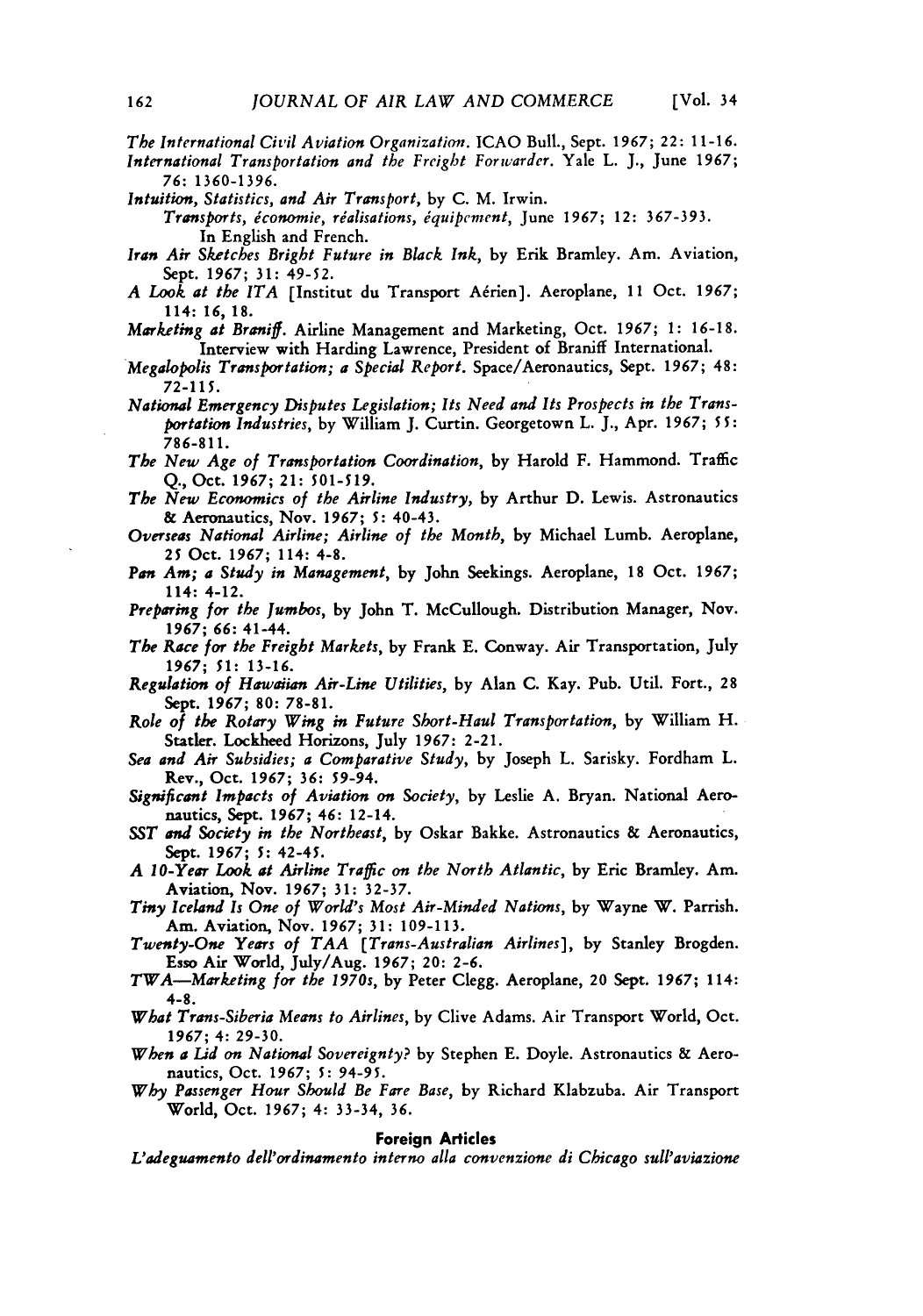*civile,* di Leonardo Paloscia. It diritto aero, No. 22, *1967;* **6:** 123-134.

- *El ambito de aplicacion del convenio de Varsovia,* di Enrique Mapelli **I1** diritto aereo, No. 22, *1967;* **6:** 135-158.
- *Boom sur le fret,* par Charles Ducarre. Transmondia, Sept./Oct. **1967:** 20-29.
- *La crise de la Convention de Varsovie. Le point de vue des pays en voie de* développement, par Michael Smirnoff. Revue française de droit aérien, July/ Sept. **1967;** 21: 259-268.
- *Erwerb von Flugmaschinen ffir Dritte,* von Georg Vogt. Zeitschrift ffir Luftrecht *und Weltraumrechtsfragen,* No. 3, **1967; 16:** 125-34.
- *I fatori negativi ancora persistenti nelle condizione dell'oferta per il trasporto aero delle merci,* di Alfredo Crocco. Aviazione di linea, May/June **1967;** 4: 192-198.
- Las grandes arterias mundiales de tráfico aéreo, por Luis Serrano de Pablo. Revista de aeroniutica y astroniutica, Apr. *1967;* **27:** *257.*
- Le premier traité sur l'espace extra-atmosphérique, par Manfred Lachs. La comunita internazionale, Apr. *1967;* 22: 268.
- *Privates Luftrecht in Israel,* von Mark Kohn. Zeitschrift fiir Luftrecht und Weltraumrechtsfragen, No. 3, *1967;* **16:** 135-137.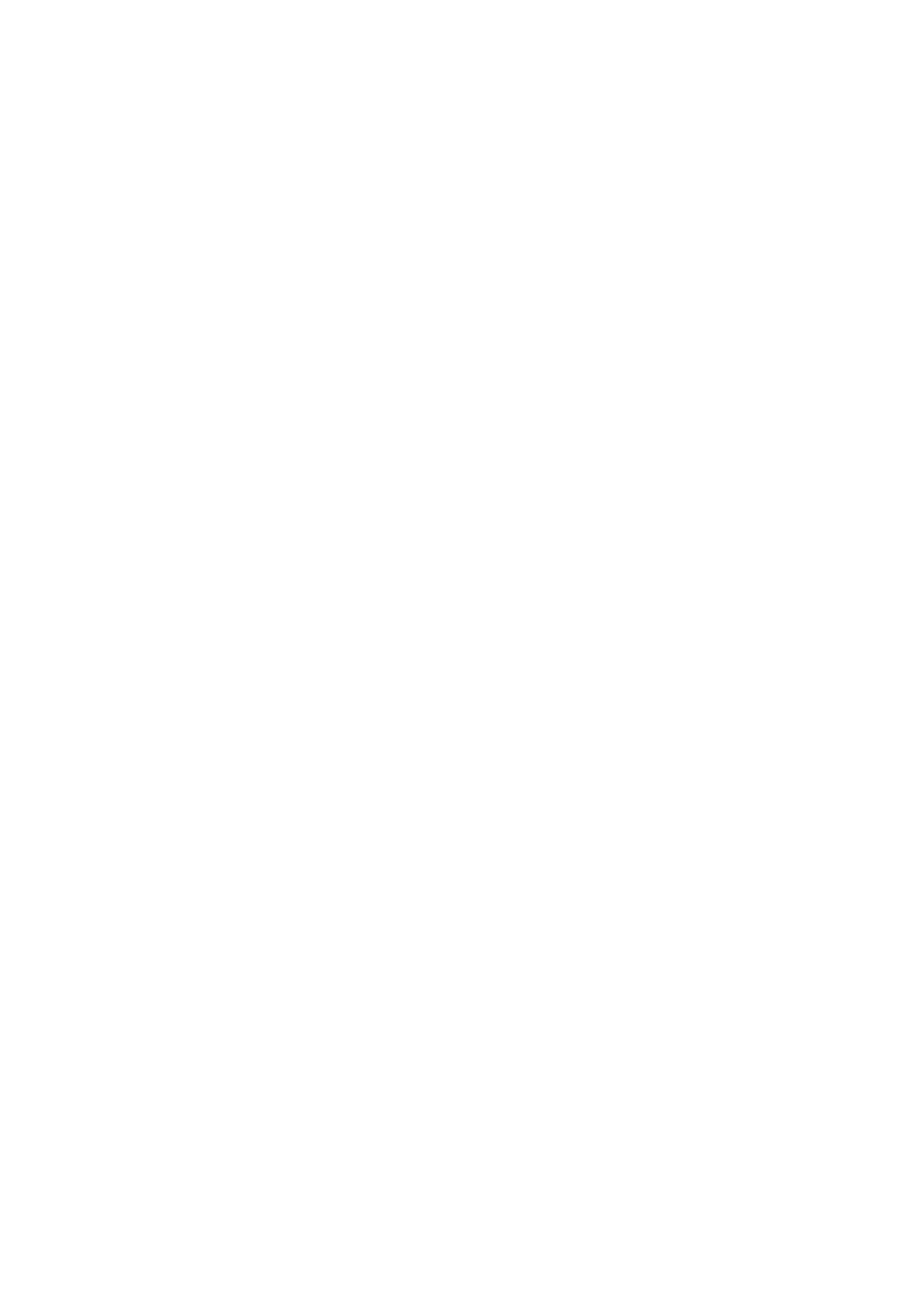# **JOURNAL OF** AIR LAW **AND** COMMERCE

### **VOLUME** 34 SPRING **1968 NUMBER** 2

Board of Editors Richard H. Ellis *Editor-in-Chief*

Eugene **G.** Sayre *Leading Articles Editor*

David M. Ellis *Notes and Comments Editor*

Joan T. Winn *International Review and* Book Reviews *Editor*

Milton **E.** Douglass, Jr. *Managing Editor*

Robert **N.** Virden *Notes and Comments Editor*

> Francis J. Cotter *Research and Recent Decisions Editor*

*Associate Editors* Lawrence **R.** Jones, Jr.

Lindley **E.** Lawhorn James A. Mounger

Senior Editor **PAUL** B. **LARSEN** School of Law Southern Methodist University

Editorial Advisory Board

**RICHARD J.** BARBER Deputy Assistant Secretary for Policy Development Department of Transportation

> **CARL J. FULDA** School of Law University of Texas

**R.** H. **MANKiEWicZ** Institute of Air and Space Law McGill University

**HAROLD CAPLAN** The British Aviation Insurance Co. Ltd.

**LUCILE S. KEYES** Economist Washington, D.C.

**JOHN E. STEPHEN** General Counsel Air Transport Association of America

*Howard J. Taubenfeld* School of Law Southern Methodist University

**Member, National Conference of Low Reviews** Published **by**

**SCHOOL** OF **LAW, SOUTHERN** METHODIST UNIVERSITY

The *Journal* prints matter it considers worthy. However, publication does not necessarily **imply** agreement **by** the editors or the publisher with the opinions expressed in the articles.